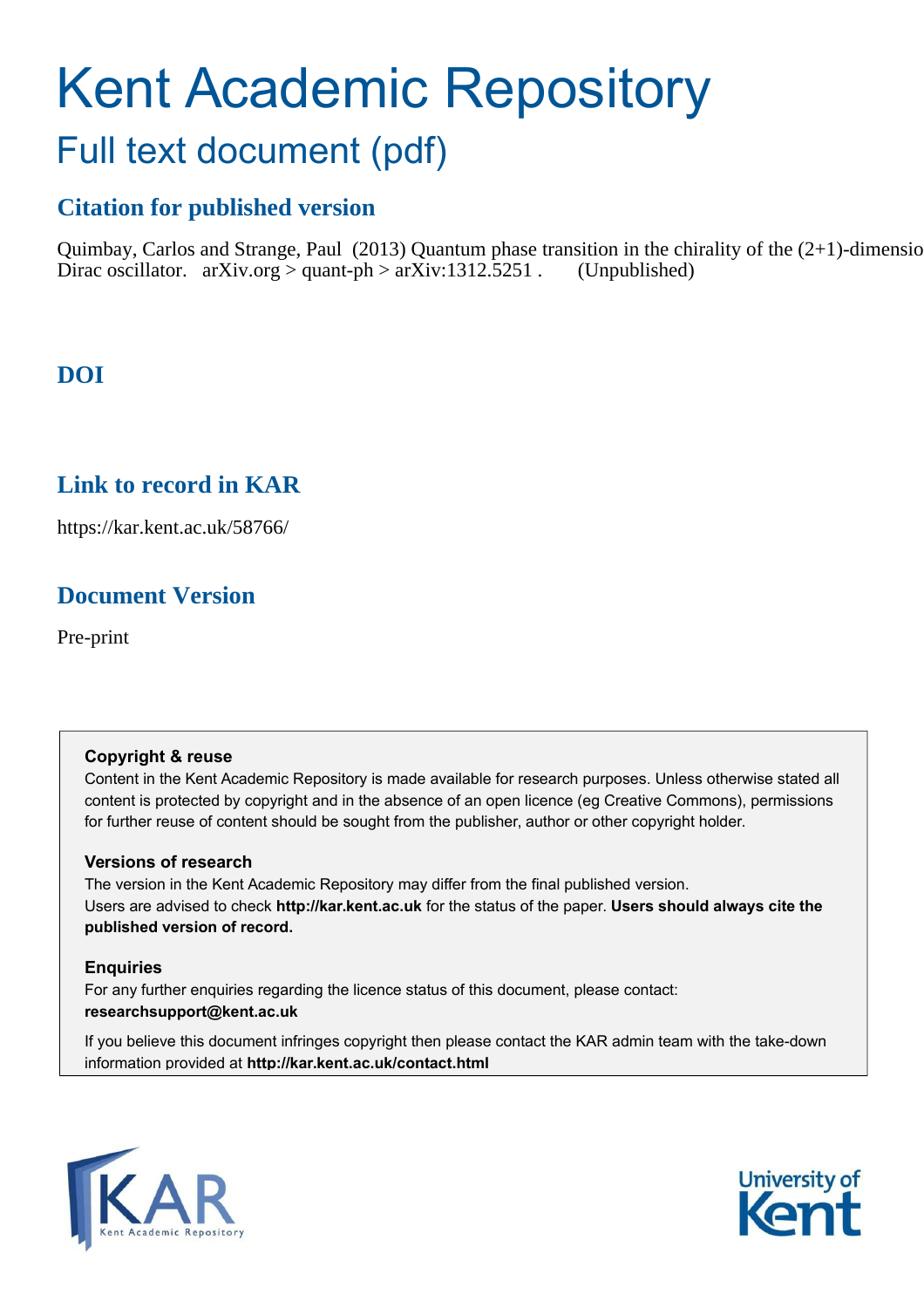## Quantum phase transition in the chirality of the (2+1)-dimensional Dirac oscillator

C. Quimbay[a](#page-0-0)[†](#page-0-1)

Departamento de Física, Universidad Nacional de Colombia. Ciudad Universitaria, Bogotá D.C., Colombia.

P. Strange[‡](#page-0-2)

School of Physical Science, University of Kent. Canterbury, United Kingdom. (Dated: December 19, 2013)

#### Abstract

We study the  $(2+1)$ -dimensional Dirac oscillator in the presence of an external uniform magnetic field  $(B)$ . We show how the change of the strength of B leads to the existence of a quantum phase transition in the chirality of the system. A critical value of the strength of the external magnetic field  $(B<sub>c</sub>)$  can be naturally defined in terms of physical parameters of the system. While for  $B = B_c$  the fermion can be considered as a free particle without defined chirality, for  $B < B_c$  ( $B > B_c$ ) the chirality is left (right) and there exist a net potential acting on the fermion. For the three regimes defined in the quantum phase transition of chirality, we observe that the energy spectra for each regime is drastically different. Then, we consider the z-component of the orbital angular momentum as an order parameter that characterizes the quantum phase transition.

Keywords: Dirac oscillator in  $(2+1)$  dimensions, quantum phase transition, chirality, orbital angular momentum.

PACS Codes: 03.65.Pm, 72.80.Vp, 71.70.Di.

<sup>&</sup>lt;sup>a</sup> Associate researcher of Centro Internacional de Física, Bogotá D.C., Colombia.

<sup>†</sup> [cjquimbayh@unal.edu.co](mailto:cjquimbayh@unal.edu.co)

<sup>‡</sup> [P.Strange@kent.ac.uk](mailto:P.Strange@kent.ac.uk)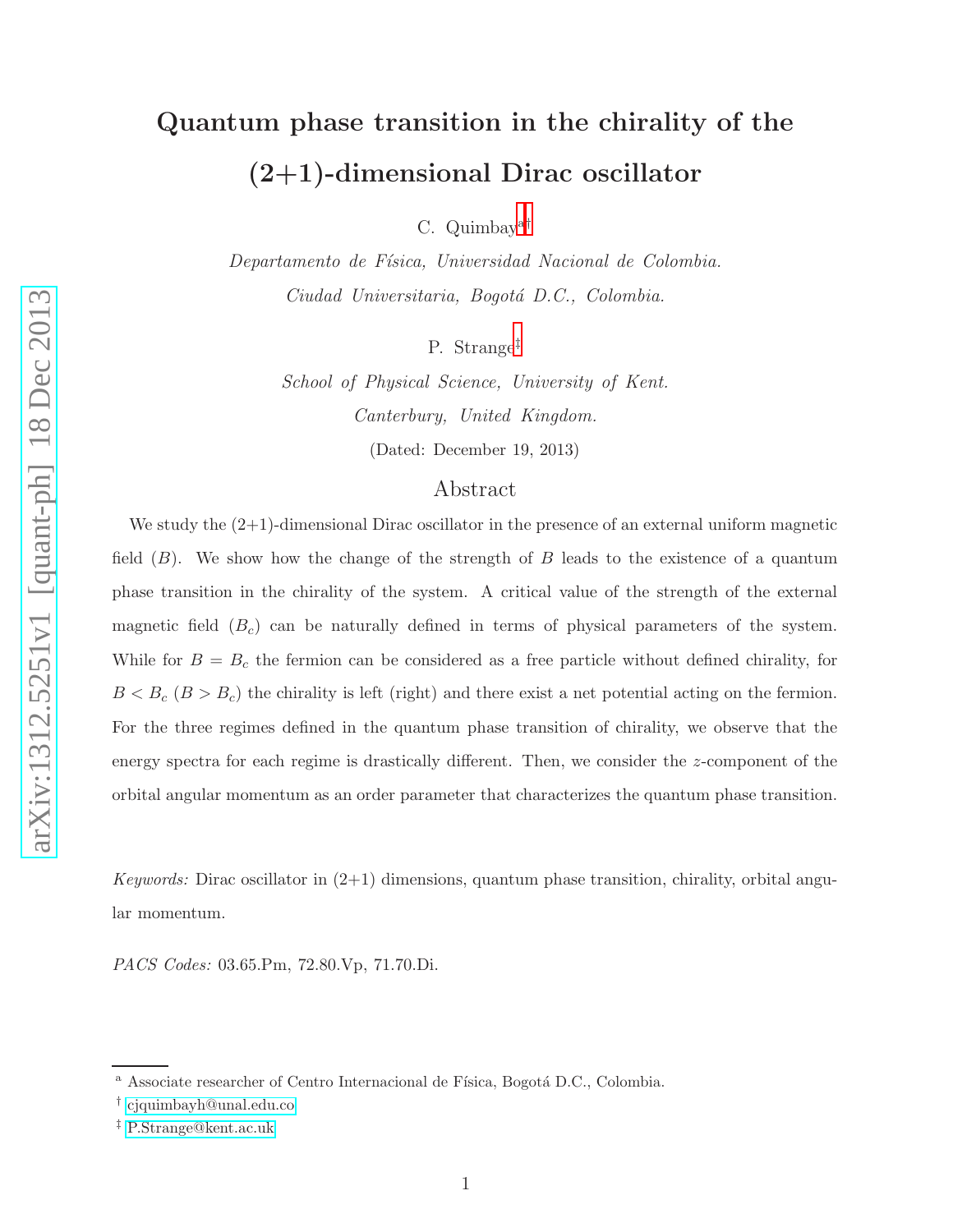#### I. INTRODUCTION

The system constituted by a relativistic fermion under the action of a linear vector potential is called the Dirac oscillator [\[1\]](#page-12-0). One the most interesting characteristic of the Dirac oscillator equation is that when its non-relativistic limit is taken, the associated Klein-Gordon equations describe an harmonic oscillator in the presence of a strong spin-orbit coupling [\[2\]](#page-12-1). Another characteristic of the Dirac oscillator equation is that it can be exactly solved in one, two and three dimensions. This is the reason why this system has been one of the most popular in the context of the relativistic quantum mechanics and mathematical physics during the last twenty years [\[3\]](#page-13-0)-[\[24\]](#page-13-1). Fortunately, as stimulation to the search for physical applications of the Dirac oscillator, a first experimental realization of this system was reported recently [\[32\]](#page-14-0).

On the other hand, some of the properties of the  $(2+1)$ -dimensional Dirac oscillator equation have been studied with the purpose of establishing a connection between this system and the (Anti)-Jaynes-Cummings model of the quantum optics [\[25\]](#page-13-2)-[\[31\]](#page-13-3). In particular, by defining the chiral annihilation and creation operators, it has been possible to calculate the energy spectra of the Dirac oscillator without and with the presence of a uniform external magnetic field [\[25\]](#page-13-2)-[\[28\]](#page-13-4). Using the same technique it has been shown that the linear term in the Dirac oscillator leads directly to a description of a fermion with an intrinsic left chirality, which is only present in the two-dimensional Dirac oscillator [\[25\]](#page-13-2). Additionally, with the same technique, it has been shown that the system constituted by the two-dimensional Dirac oscillator in presence of an uniform external magnetic field presents a chiral quantum phase transition [\[28\]](#page-13-4). Some of the characteristics of this quantum phase transition are known [\[28\]](#page-13-4), however a study of how the energy spectra and orbital angular momentum change exactly in each regimes defined in this phase transition is lacking, nor has it been studied how these two physical observable change when the non-relativistic limit is taken.

<span id="page-2-0"></span>The main goal of this work is to show precisely how the energy spectra and the zcomponent of orbital angular momentum change during the quantum phase transition in the chirality, which is defined for the  $(2+1)$ -dimensional Dirac oscillator in presence of an external uniform magnetic field  $(B)$ . We show how these changes both for the relativistic case and in the non-relativistic limit. We can show precisely how these physical observables change during the quantum phase transition because we introduce a new exact technique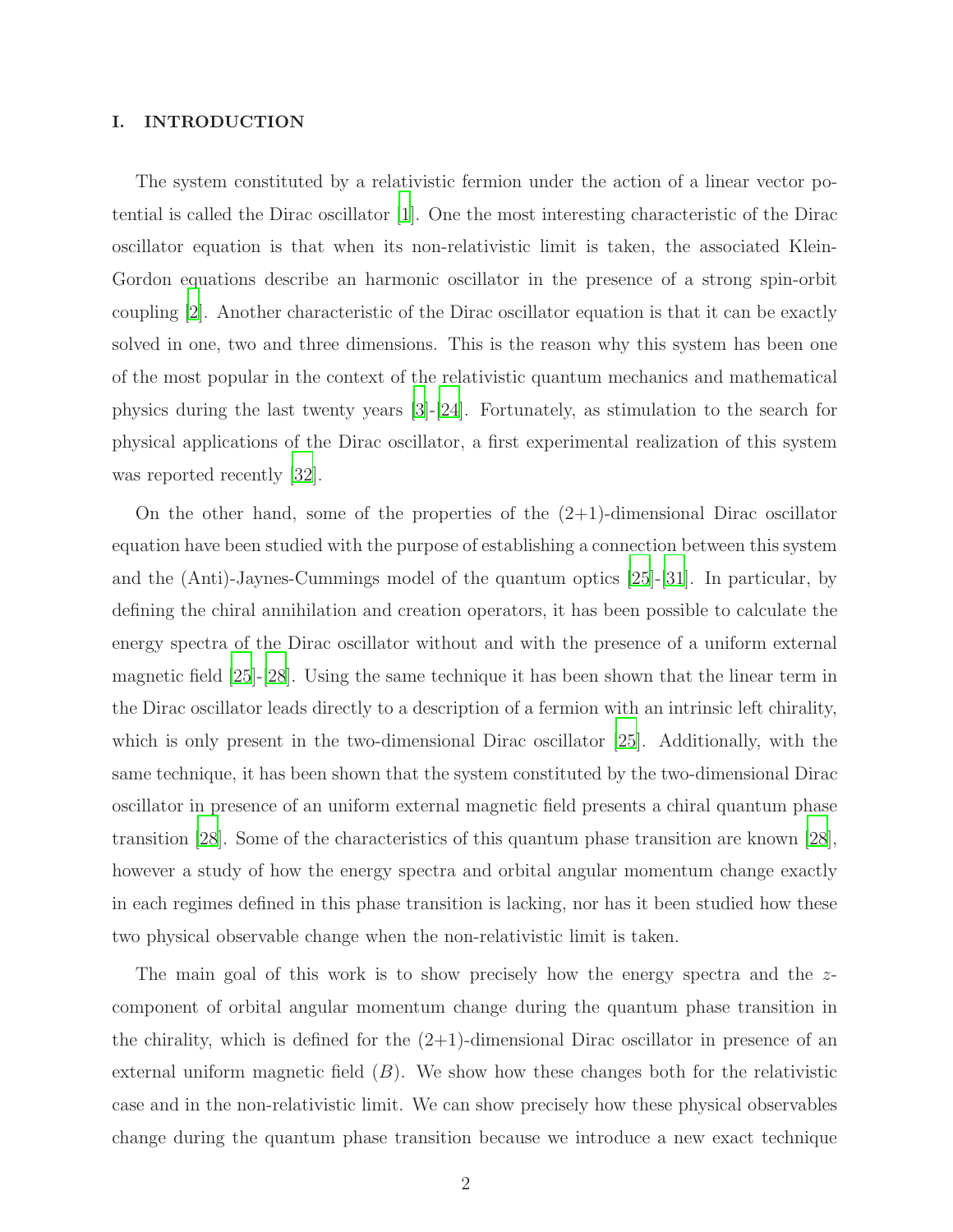<span id="page-3-0"></span>that employs the number operators of right and left chirality. In this work, the change in the strength of B permits us to see how the quantum phase transition in the chirality is present in the system. To do this, we first identify a critical value of strength of the external magnetic field  $(B<sub>c</sub>)$ . The value of  $B<sub>c</sub>$  can be naturally defined in terms of physical parameters involved in the system, because for the regime  $B = B_c$  the fermion can be considered as a free particle without defined chirality. Then using the technique of the number operators of right and left chirality, we show that for the regime  $B < B_c$  the fermion has left chirality, while for the regime  $B > B<sub>c</sub>$  the fermion has right chirality. For the three regimes associated to the quantum phase transition, we observe that the energy spectra in each regime is drastically different. Using the energy spectra previously obtained, we consider the z-component of the orbital angular momentum as an order parameter that characterizes the quantum phase transition.

<span id="page-3-2"></span><span id="page-3-1"></span>The structure of this paper is the following. First, in the section II, for the Dirac oscillator in presence of an external uniform magnetic field, we obtain two coupled equations that permit us to define the regime of critical external magnetic field. Next, in the section III, by introducing the right and left chirality number operators, we study the regime of weak external magnetic fields which define the left chirality phase. Then, in section IV, we study the regime of strong external magnetic fields which define the right chirality phase. In section V, we show that the energy spectra are a signature of the quantum phase transition in the chirality in both the relativistic case and the non-relativistic limit. Next, in section VI, we consider the z-component of the orbital angular momentum as an order parameter, showing its value for each of the two phases and how at the critical point it is an undefined parameter. Finally, in section VII we present some conclusions.

#### II. REGIME OF CRITICAL EXTERNAL MAGNETIC FIELD

The system constituted by a  $(2+1)$ -dimensional Dirac oscillator in presence of an external uniform magnetic field is described by the following equation

<span id="page-3-7"></span><span id="page-3-6"></span><span id="page-3-5"></span><span id="page-3-4"></span><span id="page-3-3"></span>
$$
i\hbar\frac{\partial}{\partial t}|\psi\rangle = \left[c\sum_{i=1}^{2}\sigma_{j}\left(p_{j} - im\omega\sigma_{z}r_{j} + eA_{j}\right) + \sigma_{z}mc^{2}\right]|\psi\rangle, \tag{1}
$$

where c is the light speed, m is the fermion mass,  $\omega$  is the Dirac oscillator frequency,  $A_j$ are the components of the vector potential,  $p_i$  are the components of the linear momentum,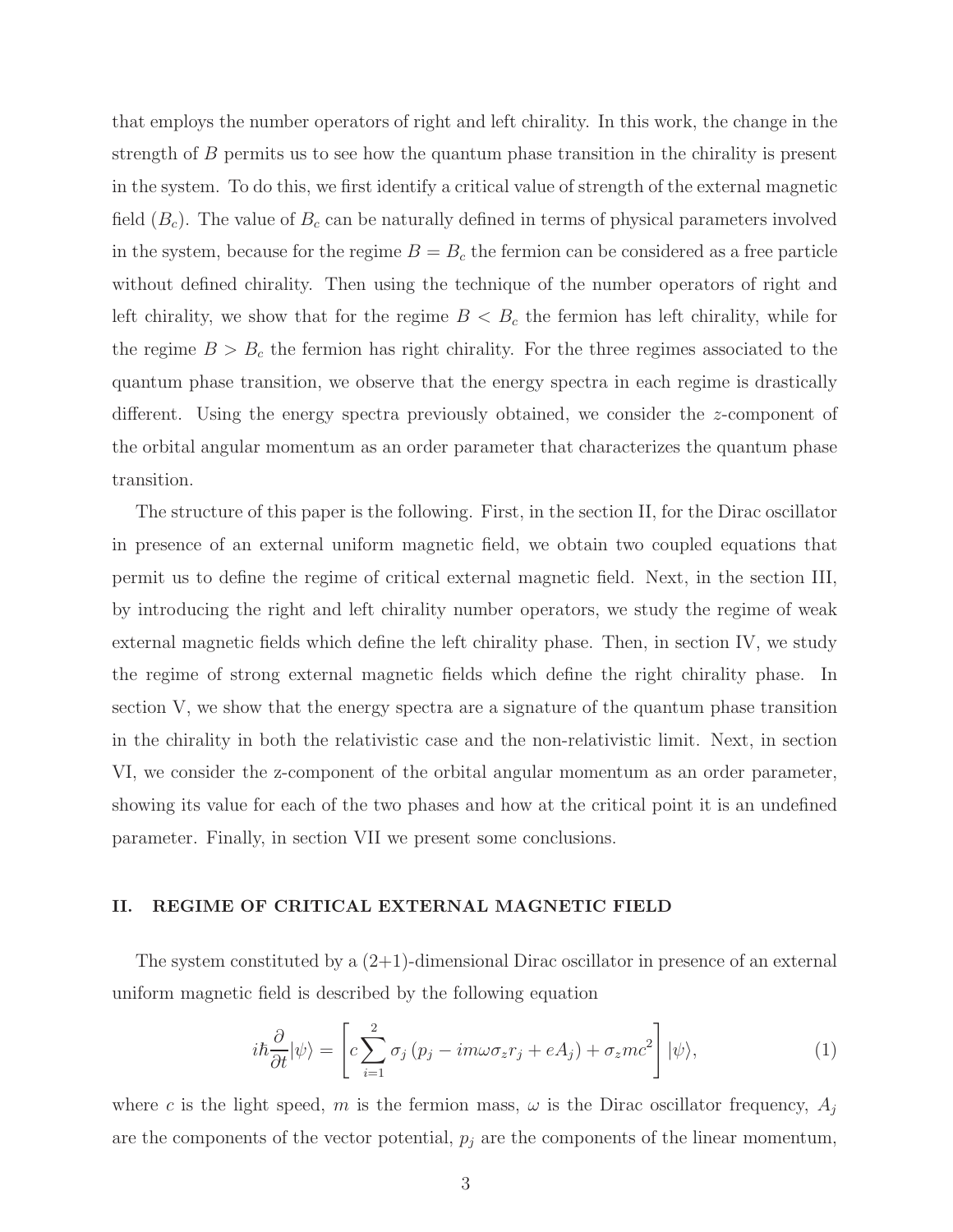$r_j$  are the spatial coordinates in the  $(x, y)$  plane with respect to the origin of the potential, σ<sub>j</sub> are the non-diagonal Pauli matrices,  $\sigma_z$  is the diagonal Pauli matrix. The spinor  $|\psi\rangle$  is written as

$$
|\psi\rangle = \begin{pmatrix} |\psi_1\rangle \\ |\psi_2\rangle \end{pmatrix} \exp(-iEt/\hbar), \tag{2}
$$

The external uniform magnetic field acting over the  $(2+1)$ -dimensional Dirac oscillator is defined perpendicular to the plane in the form  $\vec{B} = -B\hat{e}_z$ . The associated vector potential  $\vec{A}$ , then has the form  $\vec{A} = (A_x, A_y, A_z) = \frac{B}{2}(y, -x, 0)$ . Substituting the spinor expressed by [\(2\)](#page-3-0) in Eq. [\(1\)](#page-2-0) and using the explicit form of the Pauli matrices  $\sigma_x$ ,  $\sigma_y$  and  $\sigma_z$ , we obtain the following two coupled equations

$$
(E - mc^2)|\psi_1\rangle = c\left[ (p_x + im\omega x - im\tilde{\omega}x) - i(p_y + im\omega y - im\tilde{\omega}y) \right] |\psi_2\rangle, \tag{3}
$$

$$
(E + mc2)|\psi_2\rangle = c\left[ (p_x - im\omega x + im\tilde{\omega}x) + i(p_y - im\omega y + im\tilde{\omega}y) \right] |\psi_1\rangle, \tag{4}
$$

where  $\tilde{\omega} = \omega_c/2$ , with  $\omega_c = eB/m$  denoting the cyclotron frequency. For the case in which  $\omega = \tilde{\omega}$ , *i.e.*  $\omega_c = 2\omega$ , the Eqs. [\(3\)](#page-3-1) and [\(4\)](#page-3-2) lead to

<span id="page-4-0"></span>
$$
(E - mc2)|\psi_1\rangle = c[p_x - ip_y]|\psi_2\rangle,
$$
\n(5)

<span id="page-4-1"></span>
$$
(E + mc2)|\psi_2\rangle = c[p_x + ip_y]|\psi_1\rangle,
$$
\n(6)

and Eq. [\(1\)](#page-2-0) then becomes

$$
i\hbar \frac{\partial}{\partial t} |\psi\rangle = \left[ c \sum_{i=1}^{2} \sigma_j p_j + \sigma_z mc^2 \right] |\psi\rangle, \tag{7}
$$

that corresponds to the  $(2+1)$ -dimensional Dirac equation describing a relativistic fermion of mass m which moves freely over the xy-plane. Starting from Eqs.  $(5)$  and  $(6)$ , we substitute one into the other and we obtain the associated Klein-Gordon equations

<span id="page-4-2"></span>
$$
(E2 - m2c4) | \psi_1 \rangle = c2p2 | \psi_1 \rangle,
$$
 (8)

$$
(E2 - m2c4) | \psi_2 \rangle = c2p2 | \psi_2 \rangle,
$$
 (9)

where  $p^2 = p_x^2 + p_y^2$ <sup>2</sup><sub>y</sub>. Therefore, the Eqs. [\(8\)](#page-3-5) and [\(9\)](#page-3-6) are describing a same free fermion with relativistic energy given by

$$
E = \pm \sqrt{\hbar^2 k^2 c^2 + m^2 c^4},\tag{10}
$$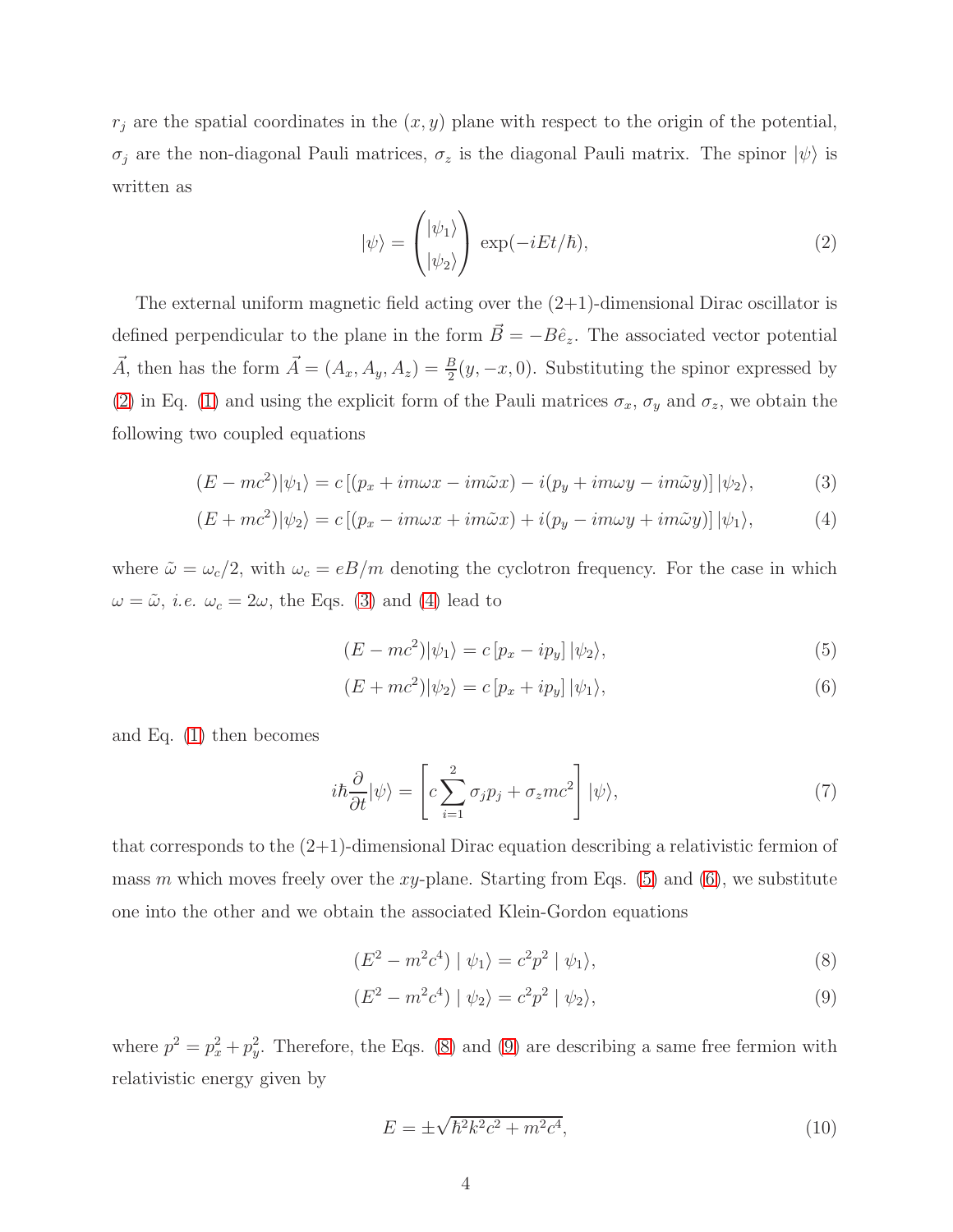where we have written  $p^2 = \hbar^2 k^2$ , with k being the wavevector associated with the momentum p. This means that for the case in which the strength of an external magnetic field satisfies the critical condition  $\omega_c = e B_c/m = 2\omega$ , or equivalently

<span id="page-5-1"></span><span id="page-5-0"></span>
$$
B_c = 2m\omega/e, \tag{11}
$$

then the effect of the linear potential  $im\omega \sigma_z r_j$  on the fermion in Eq. [\(1\)](#page-2-0) is annulled by the effect of the vector potential  $eA_j$ . In this form, it is possible to speculate that the quantity  $m\omega$  that appears in the linear potential of the Dirac oscillator defined by Eq. [\(12\)](#page-4-0) can be written as  $m\omega = eB_I/2$ , where  $B_I$  can be interpreted as an effective magnetic field acting on the fermion. In other words, the effect of the linear potential on the fermion described by the Dirac oscillator is equivalent to the effect that an uniform magnetic field  $\vec{B}_{I} = B_{I} \hat{e}_{z}$ has on the fermion. Therefore, for the case  $\omega = \tilde{\omega}$ , the effective magnetic field  $\vec{B}_I = B_I \hat{e}_z$ is canceled by the external magnetic field  $\vec{B}_c = -B_I \hat{e}_z$ , and the Eq. [\(1\)](#page-2-0) describes a free fermion.

If the external magnetic field vanishes in Eq. [\(1\)](#page-2-0), this means that  $A_j = 0$ , then we obtain the (2+1)-dimensional Dirac oscillator equation given by

$$
i\hbar \frac{\partial}{\partial t} |\psi\rangle = \left[ c \sum_{i=1}^{2} \sigma_j (p_j - im\omega \sigma_z r_j) + \sigma_z mc^2 \right] |\psi\rangle. \tag{12}
$$

This equation has been extensively studied and many of its properties are very well known  $[25]-[31]$  $[25]-[31]$  $[25]-[31]$  $[25]-[31]$ ,  $[34]$ . After the Eq.  $(12)$  is solved, the energy spectrum is given by  $[25]$ 

<span id="page-5-3"></span><span id="page-5-2"></span>
$$
E_{n_l} = \pm \sqrt{\hbar^2 k_{n_l}^2 c^2 + m^2 c^4},\tag{13}
$$

where the wave length  $k_{n_l}$  has been defined as

<span id="page-5-5"></span><span id="page-5-4"></span>
$$
k_{n_l}^2 = k^2 \left( n_l + \frac{1}{2} \mp \frac{1}{2} \right), \tag{14}
$$

with  $k^2 = 4m\omega/\hbar$  and  $n_l = 0, 1, 2, \ldots$  We can observe the energy spectrum [\(13\)](#page-4-1) has the same form that the energy for the case of free fermion [\(10\)](#page-3-7), but now the wave length takes discrete values as is shown in [\(14\)](#page-4-2). Thus, we can observe that the main effect of the linear potential that appears in Eq. [\(12\)](#page-4-0) is to quantize the energy spectrum.

The strength of an external magnetic field  $B$ , in relation with the value of the critical magnetic field  $B_c$ , is the parameter that will determine the chirality of the states describe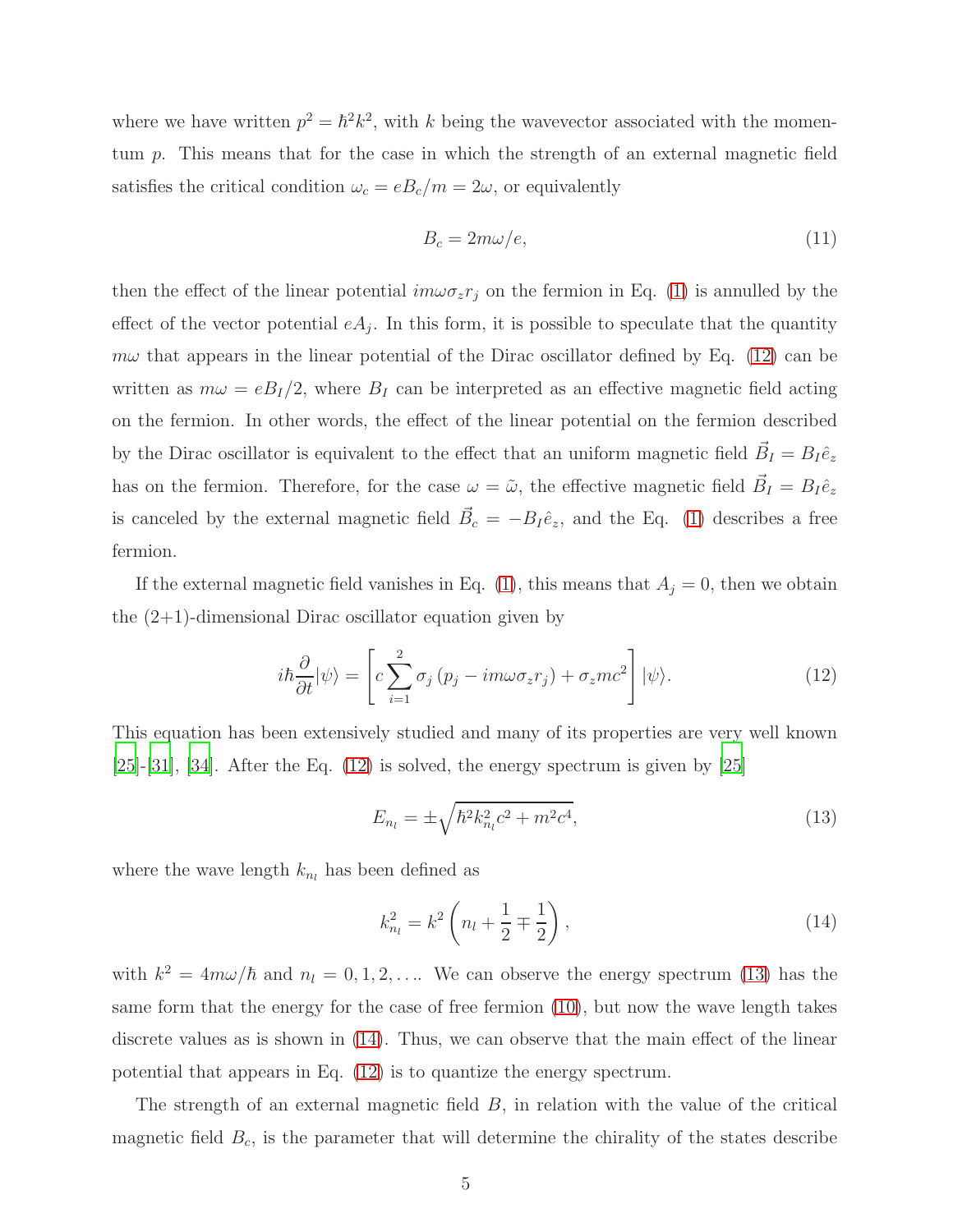by the Eq. [\(1\)](#page-2-0). In the next two sections, we will solve the coupled system given by Eqs. [\(3\)](#page-3-1) and [\(4\)](#page-3-2) for two different regimes: (i) weak external magnetic fields  $\omega > \tilde{\omega}$ , or  $B < B_c$ ; (ii) strong external magnetic fields  $\omega < \tilde{\omega}$ , or  $B > B_c$ .

#### III. REGIME  $\omega - \tilde{\omega} > 0$ : WEAK EXTERNAL MAGNETIC FIELDS

If the external magnetic field satisfies the condition  $B < B_c$ , *i.e.*  $\omega - \tilde{\omega} > 0$ , then Eqs. [\(3\)](#page-3-1) and [\(4\)](#page-3-2) can be written as

$$
(E - mc2)|\psi_1\rangle = c[(p_x + im\omega_T x) - i(p_y + im\omega_T y)]|\psi_2\rangle,
$$
\n(15)

$$
(E + mc2)|\psi_2\rangle = c\left[ (p_x - im\omega_T x) + i(p_y - im\omega_T y)\right] |\psi_1\rangle, \tag{16}
$$

where

<span id="page-6-3"></span><span id="page-6-2"></span><span id="page-6-1"></span><span id="page-6-0"></span>
$$
\omega_T = \omega - \tilde{\omega}.\tag{17}
$$

Using Eqs. [\(15\)](#page-5-0) and [\(16\)](#page-5-1), it is possible to substitute one into the other and obtain the associated Klein-Gordon equations

$$
(E2 - m2c4)|\psi1\rangle = 2mc2 [Hho - \hbar\omegaT - \omegaTLz] |\psi1\rangle,
$$
\n(18)

$$
(E2 - m2c4)|\psi_2\rangle = 2mc2 [Hho + \hbar\omega_T - \omega_T L_z] |\psi_2\rangle,
$$
\n(19)

where we have used the quantum mechanics commutation relations  $[x, p_x] = [y, p_y] = i\hbar$ ,  $[x, y] = [p_x, p_y] = 0$ . In Eqs. [\(18\)](#page-5-2) and [\(19\)](#page-5-3),  $H_{ho}$  and  $L_z$  represent respectively the twodimensional harmonic oscillator Hamiltonian and the z-component of the orbital angular momentum

<span id="page-6-4"></span>
$$
H_{ho} = \frac{\mathbf{p}^2}{2m} + \frac{m\omega_T^2}{2}\mathbf{r}^2,\tag{20}
$$

<span id="page-6-5"></span>
$$
L_z = xp_y - p_y x,\t\t(21)
$$

where  $\mathbf{r}^2 = x^2 + y^2$  and  $\mathbf{p}^2 = p_x^2 + p_y^2$  $y<sup>2</sup>$ . Now we introduce the right chiral annihilation and creation operators given respectively by  $a_r = \frac{1}{\sqrt{2}}$  $\frac{1}{2}(a_x - i a_y), a^{\dagger}_r = \frac{1}{\sqrt{2}}$  $\frac{1}{2}(a_x^{\dagger} + ia_y^{\dagger})$  and the left chiral annihilation and creation operators given respectively by  $a_l = \frac{1}{\sqrt{l}}$  $\frac{1}{2}(a_x + i a_y), \, a_l^{\dagger} =$ √ 1  $\frac{1}{2}(a_x^{\dagger} - ia_y^{\dagger})$ , where  $a_x$ ,  $a_y$ ,  $a_x^{\dagger}$  and  $a_y^{\dagger}$  are the usual annihilation and creation operators of the harmonic oscillator defined respectively as  $a_j = \frac{1}{\sqrt{2}}$  $\frac{1}{2}(\frac{1}{\Delta})$  $\frac{1}{\Delta}r_j + i\frac{\Delta}{\hbar}p_j$  and  $a_j^{\dagger} = \frac{1}{\sqrt{2}}$  $\frac{1}{2}(\frac{1}{\Delta})$  $\frac{1}{\Delta}r_j - i\frac{\Delta}{\hbar}p_j),$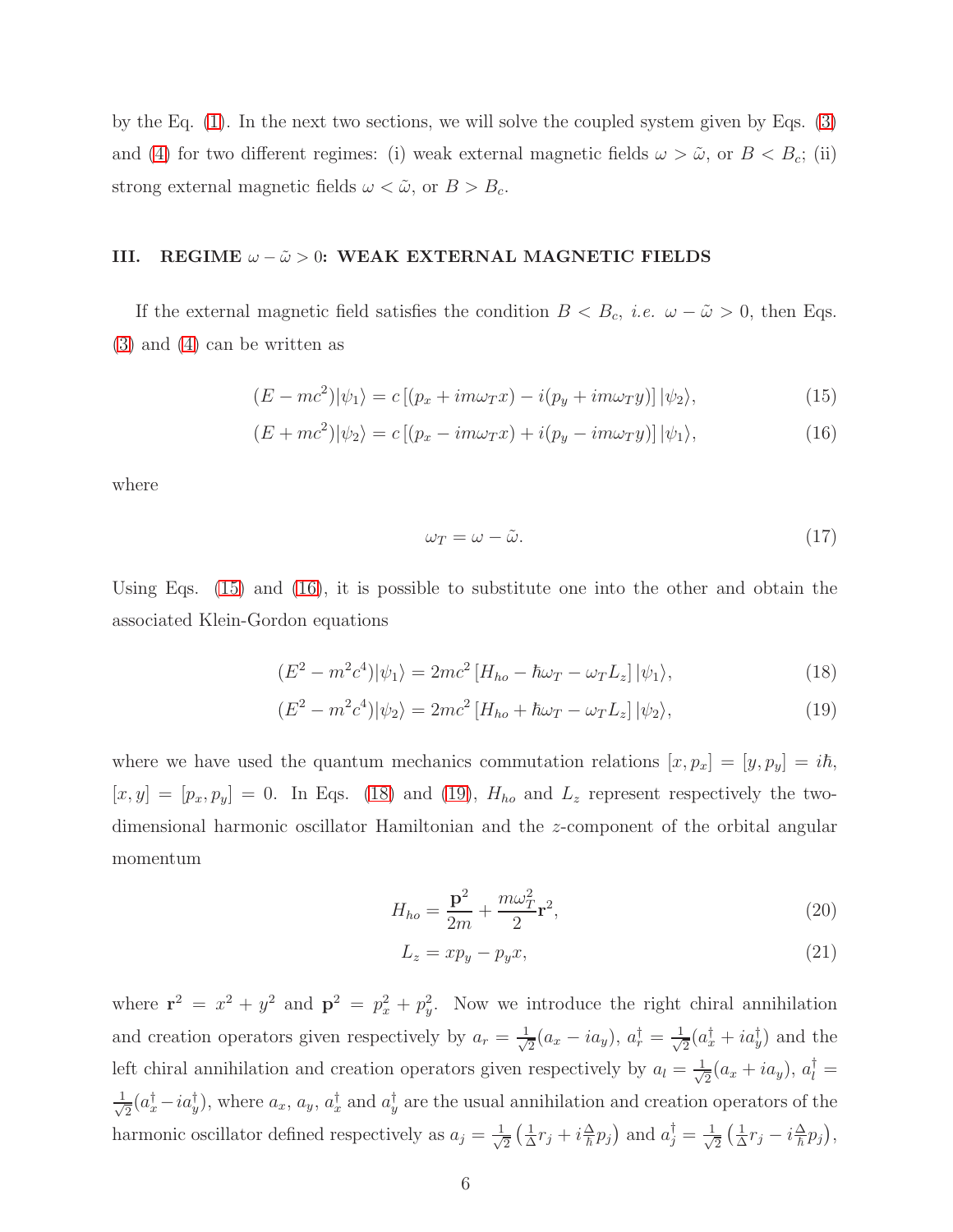with  $\Delta = v_f/\omega$  representing the ground-state oscillator width. Because the orbital angular momentum  $L_z$  is written in terms of the right and left chiral operators as  $L_z = \hbar (a_r^{\dagger} a_r - a_l^{\dagger} a_l)$ , then  $a_r^{\dagger}$  ( $a_l^{\dagger}$ ) is interpreted as the operator that create a right (left) quantum of angular momentum [\[25](#page-13-2)]. If we introduce the number operators of right and left chirality  $N_r$  and  $N_l$ defined by

<span id="page-7-5"></span>
$$
N_r = a_r^{\dagger} a_r,\tag{22}
$$

<span id="page-7-6"></span><span id="page-7-0"></span>
$$
N_l = a_l^{\dagger} a_l,\tag{23}
$$

then expressions [\(20\)](#page-5-4) and [\(21\)](#page-5-5) become [\[33\]](#page-14-2)

$$
H_{ho} = \hbar\omega_T (N_r + N_l + 1),\tag{24}
$$

$$
L_z = \hbar (N_r - N_l). \tag{25}
$$

If we substitute expressions  $(24)$  and  $(25)$  in Eqs.  $(18)$  and  $(19)$ , we obtain

$$
(E2 - m2c4)|\psi1\rangle = 4mc2\hbar\omegaTNl|\psi1\rangle,
$$
\n(26)

$$
(E2 - m2c4)|\psi_2\rangle = 4mc2\hbar\omega_T(N_l + 1)|\psi_2\rangle,
$$
\n(27)

where we observe that only the left chiral number operator  $N_l$  appears, implying that for the regime  $B < B_c$  the eigenstates  $| + E_{n_l} \rangle$  and  $| - E_{n_l} \rangle$  describe quantum states of left chirality. From Eqs. [\(26\)](#page-6-2) and [\(27\)](#page-6-3) and working in the base of eigenstates of the number operator  $N_l$ , we obtain the energy spectrum for fermions of left chirality

$$
E_{n_l} = \pm \sqrt{F_w \hbar^2 k_{n_l}^2 c^2 + m^2 c^4},\tag{28}
$$

where the function  $F_w$  is given by

<span id="page-7-4"></span><span id="page-7-3"></span><span id="page-7-2"></span><span id="page-7-1"></span>
$$
F_w = 1 - \frac{eB}{2m\omega},\tag{29}
$$

and  $k_{n_l}^2 = k^2 \left( n_l + \frac{1}{2} \mp \frac{1}{2} \right)$  $(\frac{1}{2})$ , with  $k^2 = 4m\omega/\hbar$  and  $n_l = 0, 1, 2, ...$ 

For the case in which the external magnetic field vanishes  $(B = 0)$ , then  $F_w = 1$  and the energy spectrum [\(28\)](#page-6-4) leads consistently to the energy spectrum of the Dirac oscillator given by the expression [\(13\)](#page-4-1).

Now we will obtain the energy spectrum in the non-relativistic limit. For the case  $E > 0$ , the non-relativistic limit is taken by means of the approximation

$$
E^2 - m^2 c^4 \simeq 2mc^2 E^+.
$$
\n(30)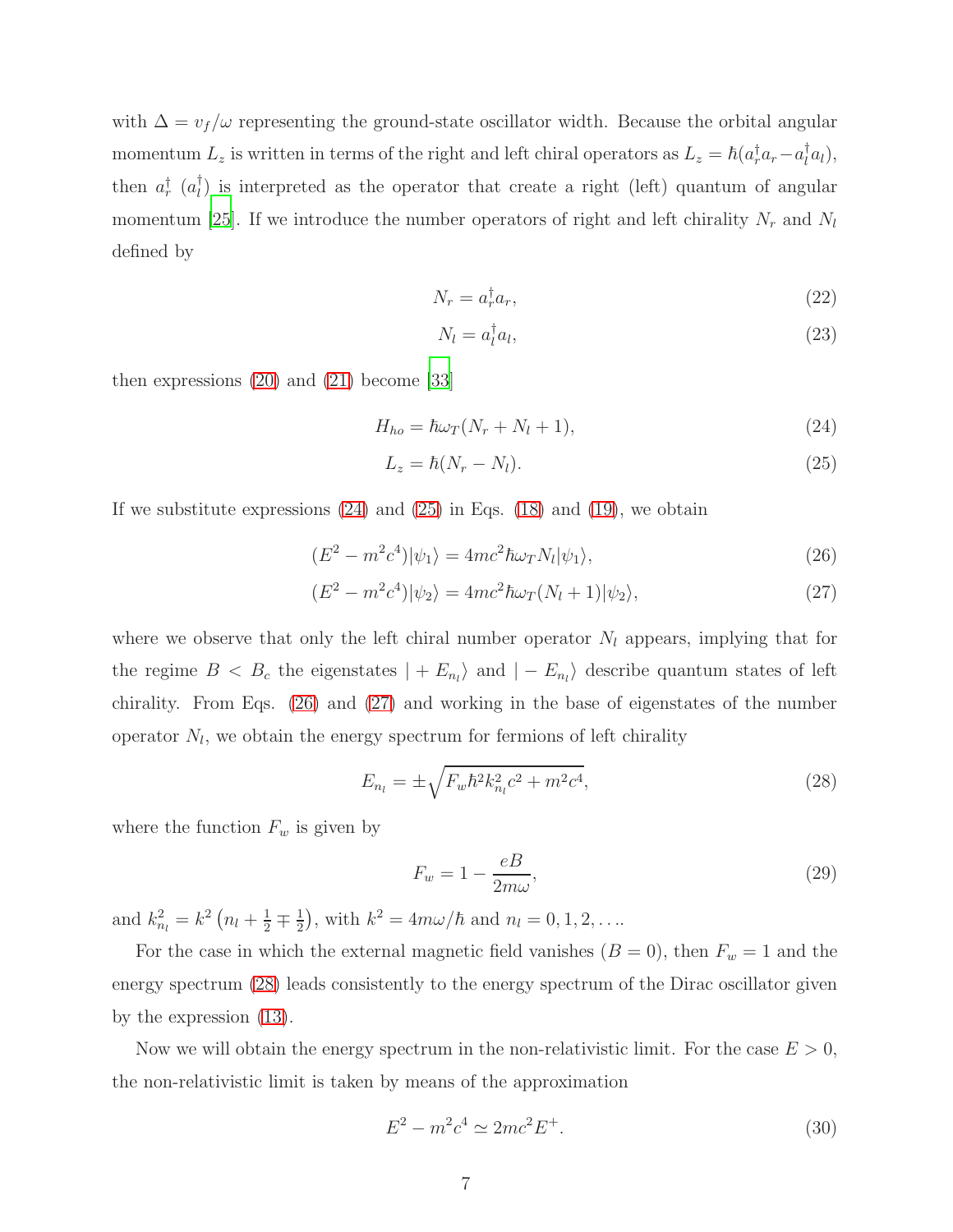Substituting [\(30\)](#page-6-5) in [\(26\)](#page-6-2), we obtain that the energy spectrum is

<span id="page-8-1"></span><span id="page-8-0"></span>
$$
E_{n_l}^+ = F_w \frac{\hbar^2 k^2}{2m} n_l,
$$
\n(31)

with  $n_l = 0, 1, 2, \ldots$  For the case  $E < 0$ , the non-relativistic limit is taken by means of the approximation

$$
E^2 - m^2 c^4 \simeq -2mc^2 E^-.
$$
\n(32)

Substituting [\(32\)](#page-7-0) in [\(27\)](#page-6-3), we obtain that the energy spectrum is

<span id="page-8-3"></span><span id="page-8-2"></span>
$$
E_{n_l}^- = -F_w \frac{\hbar^2 k^2}{2m} (n_l + 1),\tag{33}
$$

with  $n_l = 0, 1, 2, \ldots$ 

#### IV. REGIME  $\tilde{\omega} - \omega > 0$ : STRONG EXTERNAL MAGNETIC FIELDS

If the external magnetic field satisfies the condition  $B > B_c$ , *i.e.*  $\tilde{\omega} - \omega > 0$ , then the Eqs.  $(3)$  and  $(4)$  can be written as

$$
(E - mc^2)|\psi_1\rangle = c\left[ (p_x - im\tilde{\omega}_T x) - i(p_y - im\tilde{\omega}_T y) \right] |\psi_2\rangle, \tag{34}
$$

$$
(E + mc2)|\psi_2\rangle = c\left[ (p_x + im\tilde{\omega}_T x) + i(p_y + im\tilde{\omega}_T y)\right] |\psi_1\rangle,
$$
\n(35)

where

$$
\tilde{\omega}_T = \tilde{\omega} - \omega. \tag{36}
$$

From Eqs. [\(34\)](#page-7-1) and [\(35\)](#page-7-2), we substitute one into the other and we obtain the associated Klein-Gordon equations

$$
(E^2 - m^2 c^4)|\psi_1\rangle = 2mc^2 \left[\tilde{H}_{ho} + \hbar \tilde{\omega}_T + \tilde{\omega} L_z\right]|\psi_1\rangle, \tag{37}
$$

$$
(E^2 - m^2 c^4)|\psi_2\rangle = 2mc^2 \left[\tilde{H}_{ho} - \hbar \tilde{\omega}_T + \tilde{\omega} L_z\right]|\psi_2\rangle, \tag{38}
$$

where we have used the usual quantum mechanics commutation relations and  $L_z$  is given by the expression [\(21\)](#page-5-5). In Eqs. [\(37\)](#page-7-3) and [\(38\)](#page-7-4),  $\tilde{H}_{ho}$  is the two-dimensional harmonic oscillator Hamiltonian described by

<span id="page-8-5"></span><span id="page-8-4"></span>
$$
\tilde{H}_{ho} = \frac{\mathbf{p}^2}{2m} + \frac{m\tilde{\omega}_T^2}{2}\mathbf{r}^2.
$$
\n(39)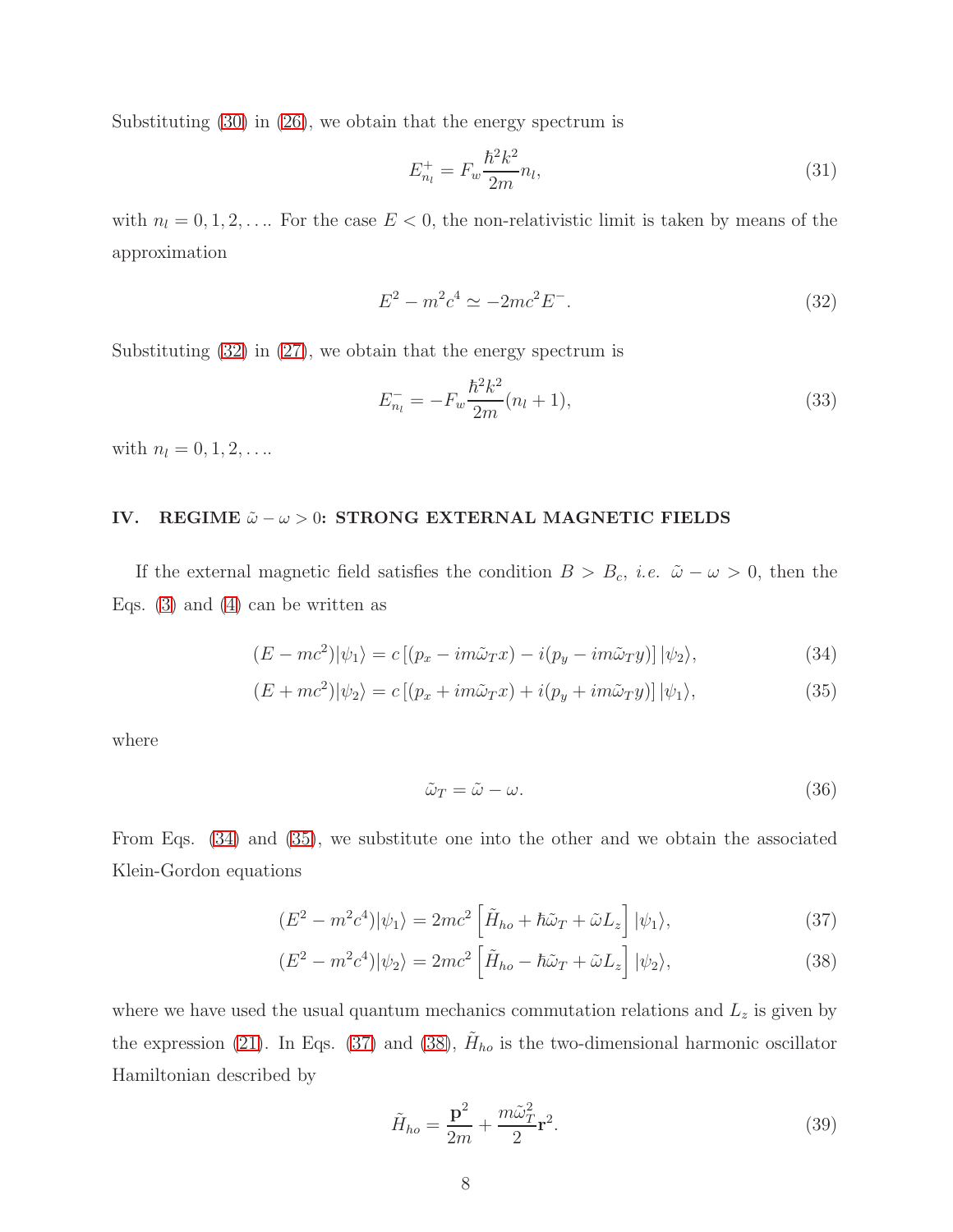We again introduce the number operators of right and left chirality  $N_r$  and  $N_l$ , respectively. In terms of these operators,  $L_z$  is written as expression [\(25\)](#page-6-1), while  $\tilde{H}_{ho}$  is

$$
\tilde{H}_{ho} = \hbar \tilde{\omega}_T (N_r + N_l + 1), \tag{40}
$$

After expressions [\(40\)](#page-8-0) and [\(25\)](#page-6-1) are substituted in Eqs. [\(37\)](#page-7-3) and [\(38\)](#page-7-4), we obtain

$$
(E2 - m2c4)|\psi1\rangle = 4mc2\hbar\tilde{\omega}T(Nr + 1)|\psi1\rangle,
$$
\n(41)

$$
(E2 - m2c4)|\psi_2\rangle = 4mc2\hbar\tilde{\omega}_T N_r|\psi_2\rangle,
$$
\n(42)

where we now observe that only the right chiral number operator  $N_r$  appears, implying that for the regime  $B > B_c$  the eigenstates  $| + E_{n_r} \rangle$  and  $| - E_{n_r} \rangle$  describe quantum states of right chirality. From Eqs. [\(41\)](#page-8-1) and [\(42\)](#page-8-2) and working in the base of eigenstates of the number operator  $N_r$ , we obtain the energy spectrum for fermions of right chirality

$$
E_{n_r} = \pm \sqrt{F_s 2\hbar c^2 e B \left(n_r + \frac{1}{2} \mp \frac{1}{2}\right) + m^2 c^4},\tag{43}
$$

where the function  $F_s$  is given by

<span id="page-9-0"></span>
$$
F_s = 1 - \frac{2m\omega}{eB},\tag{44}
$$

and  $n_r = 0, 1, 2, \ldots$ 

For the case in which the linear potential in Eq. [\(1\)](#page-2-0) vanishes ( $\omega = 0$ ), the system that we are considering corresponds to a massive fermion having electric charge in presence of a uniform magnetic field B. For this case,  $F_s = 1$  and the energy spectrum [\(43\)](#page-8-3) is written as

$$
E_{n_r} = \pm \sqrt{2\hbar c^2 eB \left(n_r + \frac{1}{2} \pm \frac{1}{2}\right) + m^2 c^4},\tag{45}
$$

with  $n_r = 0, 1, 2, \ldots$ , which corresponds to the Landau-level spectrum.

For the case  $E > 0$ , we find that the energy spectrum in the non-relativistic limit is

<span id="page-9-1"></span>
$$
E_{n_r}^+ = F_s \frac{\hbar e B}{m} (n_r + 1),
$$
\n(46)

while for the case  $E < 0$ , we find that this spectrum is

$$
E_{n_r}^- = -F_s \frac{\hbar e B}{m} n_r. \tag{47}
$$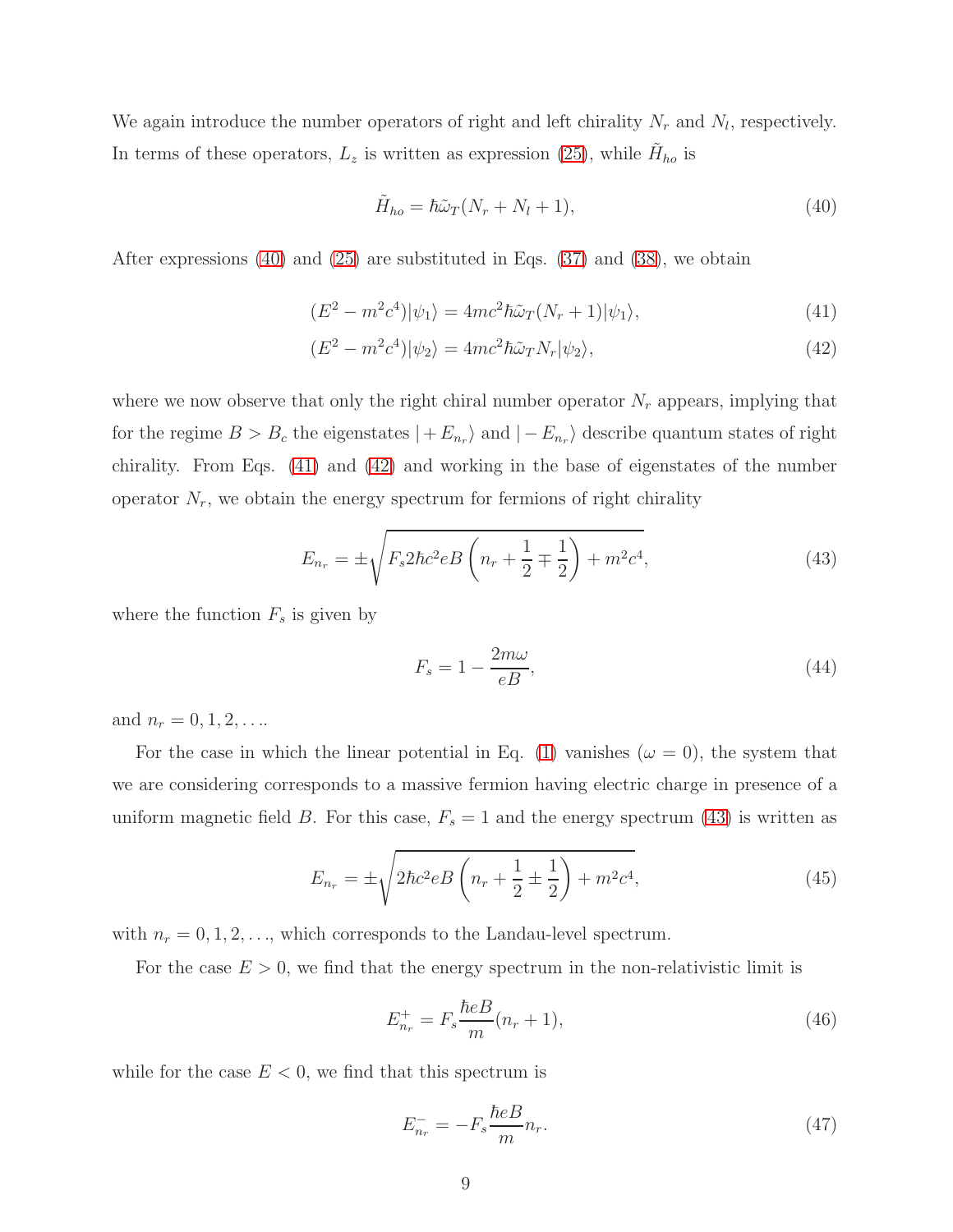### V. ENERGY SPECTRA AS SIGNATURE OF THE QUANTUM PHASE TRAN-**SITION**

We have shown in the previous sections that the chirality of the fermion described by Eq. [\(1\)](#page-2-0) changes drastically accordingly to the strength of the external magnetic field  $B$ relative to the critical value  $B<sub>c</sub>$ . To show this, we have defined three different regimes: (i) weak external magnetic fields  $(B < B<sub>c</sub>)$ ; (ii) a critical external magnetic field  $(B = B<sub>c</sub>)$ ; (iii) strong external magnetic fields  $(B > B<sub>c</sub>)$ . The change of chirality that we have observed is: For  $B < B_c$ , the fermion has left chirality; for  $B = B_c$ , the fermion has not a defined chirality; for  $B > B_c$ , the fermion has right chirality.

In this section we will show that the energy is a good signature with which to characterize the quantum phase transition in the chirality, because the energy spectrum of the fermion changes drastically with the regime considered. We will show also that that the origin of this phase transition of chirality is not a consequence of relativistic effects because the changes in the energy spectrum appear also in the non-relativistic limit.

For  $B < B_c$ , from the energy spectrum [\(28\)](#page-6-4), we obtain that the relativistic discrete energy spectra are

$$
E_{n_l} = \pm \sqrt{4\hbar c^2 m \omega \left(1 - \frac{eB}{2m\omega}\right) \left(n_l + \frac{1}{2} \mp \frac{1}{2}\right)},\tag{48}
$$

with  $n_l = 0, 1, 2, \ldots$  For  $B = B_c$ , from [\(10\)](#page-3-7), the relativistic continuum energy spectra are

$$
E = \pm \sqrt{p^2 c^2 + m^2 c^4}.
$$
\n(49)

For  $B > B_c$ , from the energy spectrum [\(43\)](#page-8-3), the relativistic discrete energy spectra are

$$
E_{n_r} = \pm \sqrt{2\hbar c^2 eB \left(1 - \frac{2m\omega}{eB}\right) \left(n_r + \frac{1}{2} \pm \frac{1}{2}\right) + m^2 c^4},\tag{50}
$$

with  $n_r = 0, 1, 2, \ldots$  If  $B \ll B_c$ , *i.e.*  $B \simeq 0$ , from [\(49\)](#page-9-0) we obtain the energy spectra of the  $(2+1)$ -dimensional Dirac oscillator [\[34](#page-14-1)]

$$
E_{n_l} = \pm \sqrt{4\hbar c^2 m \omega \left(n_l + \frac{1}{2} \mp \frac{1}{2}\right)}.
$$
\n(51)

with  $n_l = 0, 1, 2, \ldots$  If  $B \gg B_c$ , *i.e.*  $\omega \simeq 0$ , from [\(51\)](#page-9-1) we obtain the Landau-level spectra [\[34\]](#page-14-1)

$$
E_{n_r} = \pm \sqrt{2\hbar c^2 eB \left(n_r + \frac{1}{2} \mp \frac{1}{2}\right) + m^2 c^4},\tag{52}
$$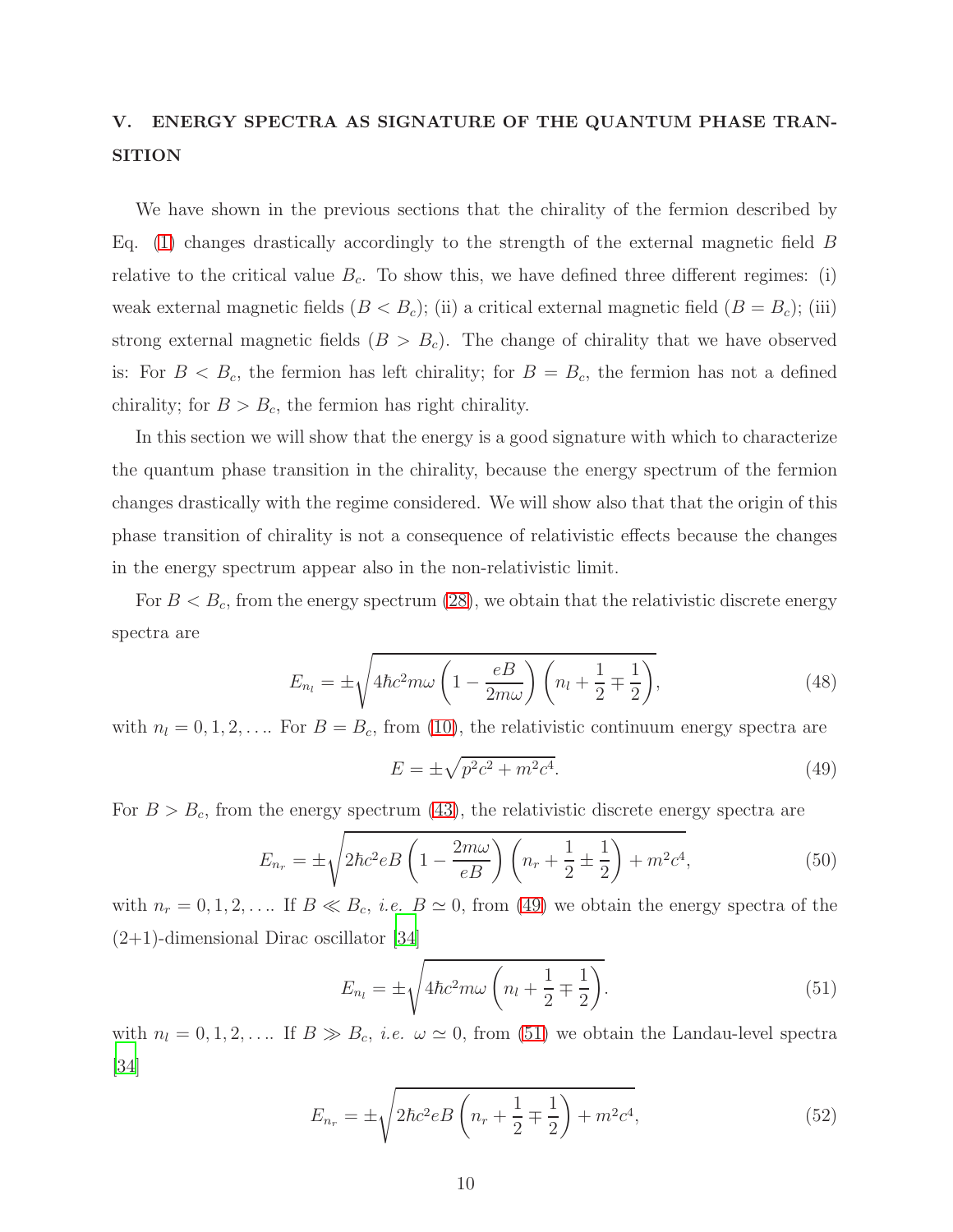with  $n_r = 0, 1, 2, \ldots$  We observe that the relativistic energy spectra for the three regimes are very different.

For  $B < B_c$ , we rewrite the expressions [\(31\)](#page-7-5) and [\(33\)](#page-7-6) and we obtain the non-relativistic discrete spectra for positive and negative energies

$$
E_{n_l}^+ = \frac{\hbar^2 k^2}{2m} \left( 1 - \frac{eB}{2m\omega} \right) n_l,\tag{53}
$$

$$
E_{n_l}^- = -\frac{\hbar^2 k^2}{2m} \left( 1 - \frac{eB}{2m\omega} \right) (n_l + 1), \tag{54}
$$

respectively, with  $n_l = 0, 1, 2, \ldots$  For  $B = B_c$ , the non-relativistic continuum spectra for positive and negative energies are

$$
E^{\pm} = \pm \frac{p^2}{2m^2}.
$$
\n(55)

For  $B > B_c$ , we rewrite the expressions [\(46\)](#page-8-4) and [\(47\)](#page-8-5) and we obtain the non-relativistic discrete spectra for positive and negative energies

$$
E_{n_r}^+ = 2\hbar c^2 e B \left( 1 - \frac{2m\omega}{e B} \right) (n_r + 1),\tag{56}
$$

$$
E_{n_r}^- = -2\hbar c^2 e B \left( 1 - \frac{2m\omega}{eB} \right) n_r,\tag{57}
$$

respectively, with  $n_r = 0, 1, 2, \ldots$ 

As happens in the relativistic case, the non-relativistic limit the energy spectra are very different in the three regimes. This means that the phase transition in the chirality does not have a relativistic origin. This quantum phase transition exists in the relativistic and non-relativistic cases.

#### VI. ORBITAL ANGULAR MOMENTUM AS AN ORDER PARAMETER

Now we will consider the z-component of the orbital angular momentum  $L<sub>z</sub>$  as an order parameter that characterizes the quantum phase transition in the chirality. We will show that the physical magnitude of this quantity takes on different values in the two phases and is undetermined in the critical point. For  $B < B<sub>c</sub>$ , the system is in the left chirality phase and the expectation value of  $L_z$  denoted as  $\langle L_z \rangle$  is negative, *i.e.*  $\langle L_z \rangle \langle 0$ , while for  $B > B_c$ , the system is in the right chirality phase and  $\langle L_z \rangle > 0$ .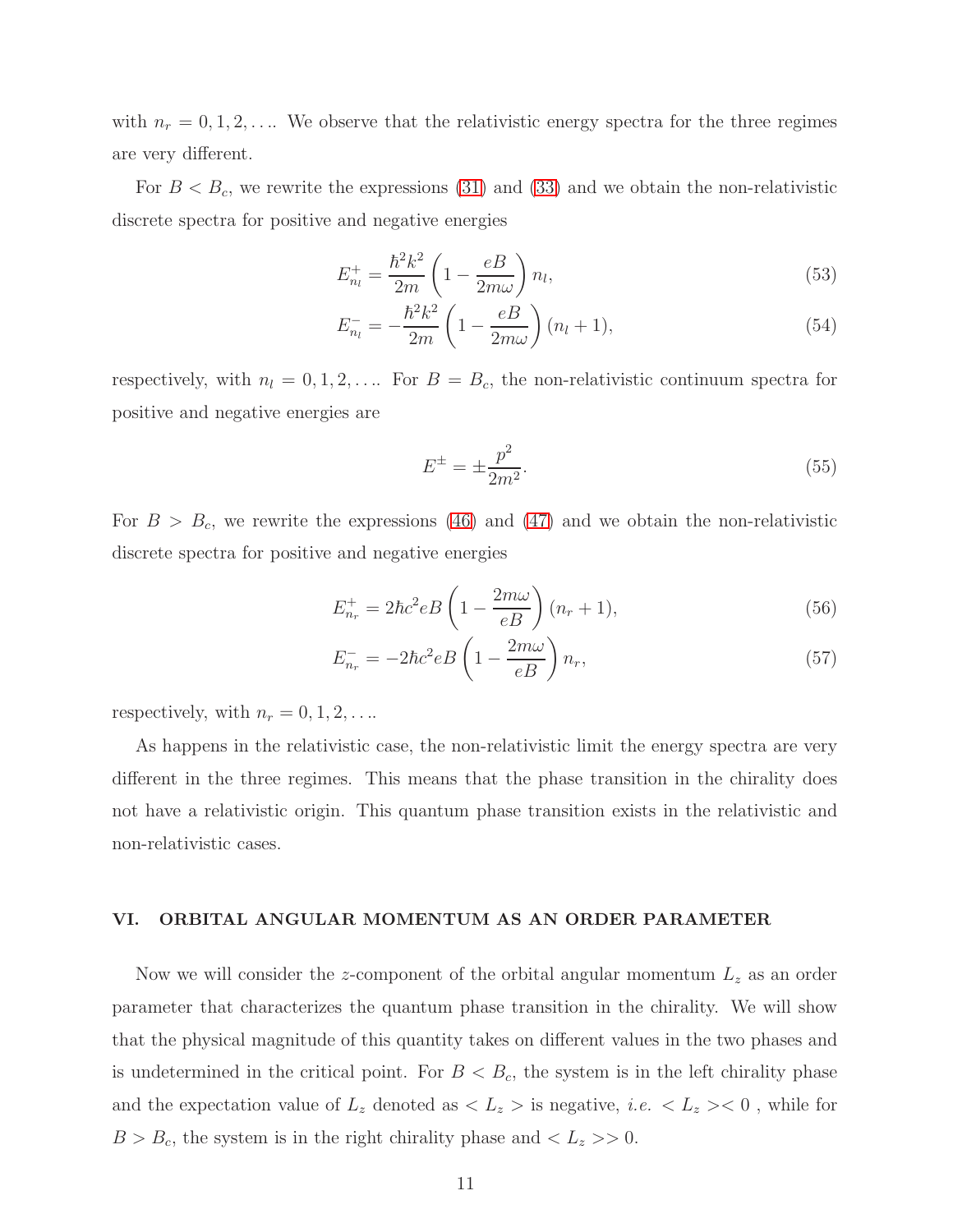For the left chirality phase, *i.e.* for  $B < B_c$ , from the associated Klein-Gordon equations given by Eqs.  $(18)$  and  $(19)$ , and using the expressions  $(24)$  and  $(25)$ , we obtain

$$
\langle L_z^+ \rangle_{n_l} = \langle +E_{n_l} | L_z | + E_{n_l} \rangle = -\frac{E_{n_l}^2 - m^2 c^4}{2c^2 m \omega_T} + \hbar n_l, \tag{58}
$$

$$
\langle L_z^- \rangle_{n_l} = \langle -E_{n_l} | L_z | - E_{n_l} \rangle = -\frac{E_{n_l}^2 - m^2 c^4}{2c^2 m \omega_T} + \hbar (n_l + 2), \tag{59}
$$

with  $n_l = 0, 1, 2, \ldots$  For the right chirality phase, *i.e.* for  $B > B_c$ , from the associated Klein-Gordon equations given by Eqs. [\(37\)](#page-7-3) and [\(38\)](#page-7-4), and using the expressions [\(40\)](#page-8-0) and [\(25\)](#page-6-1), we obtain

$$
\langle L_z^+ \rangle_{n_r} = \langle +E_{n_r} | L_z | + E_{n_r} \rangle = \frac{E_{n_r}^2 - m^2 c^4}{2c^2 m \tilde{\omega}_T} - \hbar (n_r + 2), \tag{60}
$$

$$
\langle L_z^- \rangle_{n_r} = \langle -E_{n_r} | L_z | - E_{n_r} \rangle = \frac{E_{n_r}^2 - m^2 c^4}{2c^2 m \tilde{\omega}_T} - \hbar n_r, \tag{61}
$$

with  $n_r = 0, 1, 2, \ldots$  For the critical point, *i.e.* for  $B = B_c$ , from the associated Klein-Gordon equations given by Eqs. [\(8\)](#page-3-5) and [\(9\)](#page-3-6), we observe that  $\langle L_z \rangle$  is undetermined.

The corresponding expectation values of the orbital angular momentum in the nonrelativistic limit are the following. For the left chirality phase  $(B < B<sub>c</sub>)$ 

$$
\langle L_z^+ \rangle_{n_l} = \langle +E_{n_l} | L_z | + E_{n_l} \rangle = -\frac{1}{\omega_T} E_{n_l} + \hbar n_l, \tag{62}
$$

$$
\langle L_z^- \rangle_{n_l} = \langle -E_{n_l} | L_z | -E_{n_l} \rangle = \frac{1}{\omega_T} E_{n_l} + \hbar(n_l + 2), \tag{63}
$$

with  $n_l = 0, 1, 2, \ldots$  For the right chirality phase  $(B > B_c)$ 

$$
\langle L_z^+ \rangle_{n_r} = \langle +E_{n_r} | L_z | + E_{n_r} \rangle = \frac{1}{\tilde{\omega}_T} E_{n_r} - \hbar (n_r + 2), \tag{64}
$$

$$
\langle L_z^- \rangle_{n_r} = \langle -E_{n_r} | L_z | - E_{n_r} \rangle = -\frac{1}{\tilde{\omega}_T} E_{n_r} - \hbar n_r, \tag{65}
$$

with  $n_r = 0, 1, 2, \ldots$  For the critical point  $B = B_c$ , these values are undetermined.

As happens in the relativistic case, in the non-relativistic limit the expectation values of the orbital angular momentum are drastically different between the two phases and are undetermined in the critical point.

#### <span id="page-12-0"></span>VII. CONCLUSIONS

<span id="page-12-1"></span>We have shown how the energy spectra and the z-component of the orbital angular momentum change exactly during the quantum phase transition of chirality which is defined for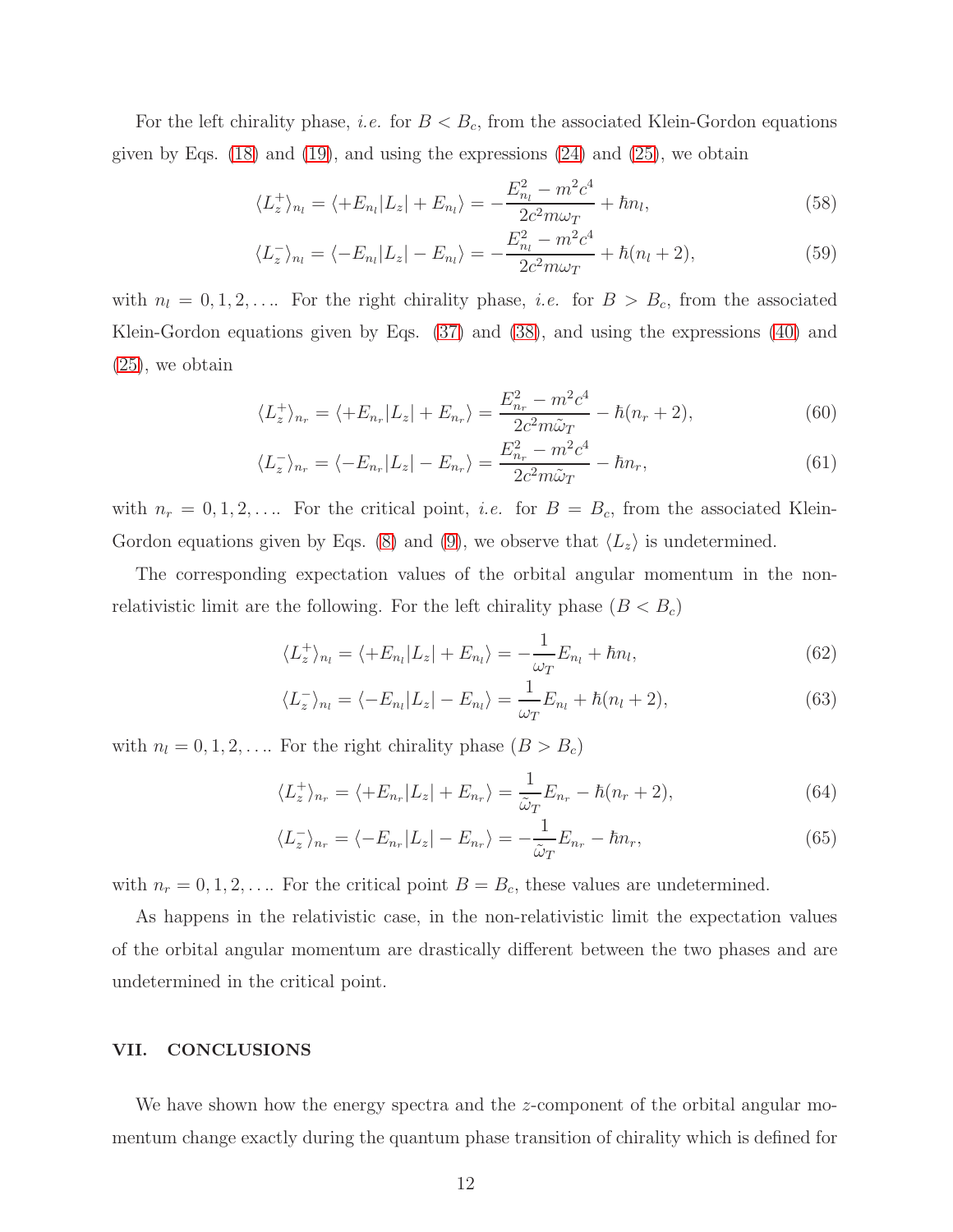<span id="page-13-0"></span>the  $(2+1)$ -dimensional Dirac oscillator in presence of an external uniform magnetic field  $(B)$ . These changes have been obtained both in the relativistic case and in the non-relativistic limit. After introducing a new technique that works with the number operators of right and left chirality, we have performed an explicit and exact calculation to show how these physical observables change during the quantum phase transition. We have demonstrated that the changing the strength of B leads to a quantum phase transition in the chirality of this system.

We have first identified a critical value of strength of the external magnetic field  $(B<sub>c</sub>)$ which is naturally defined in terms of physical parameters involved in the system, because for the regime  $B = B<sub>c</sub>$  the fermion can be considered as a free particle without defined chirality. We have used the number operator technique to show that for the regime  $B < B_c$ the fermion has left chirality, while for the regime  $B > B<sub>c</sub>$  the fermion has right chirality. We have observed that, for the three regimes associated with the quantum phase transition, the energy spectra in each of the three regimes is drastically different. By using the energy spectra previously obtained, we have considered the  $z$ -component of the orbital angular momentum as an order parameter that characterizes the quantum phase transition.

The advance made in this work has been to characterize the quantum phase transition in the chirality in an exact form. The new technique, which uses the number operators for right and left chirality, that we have introduced in this work has permitted us to calculate exactly the energy spectra and the z-component of the angular momentum. A possible application of the results that we have presented in this work can be in the context of the description of the electronic properties of monolayer and bilayer graphene [\[34\]](#page-14-1).

#### <span id="page-13-1"></span>ACKNOWLEDGMENTS

<span id="page-13-2"></span>C. Quimbay thanks the School of Physical Sciences at the University of Kent, Canterbury, for their hospitality during his visit there.

<span id="page-13-4"></span>[1] M. Moshinsky and A. Szczepaniak, J. Phys. A 22, L817 (1989).

<span id="page-13-3"></span><sup>[2]</sup> P. Strange, Relativistic Quantum Mechanics (Cambridge University Press, Cambridge, England, 1998).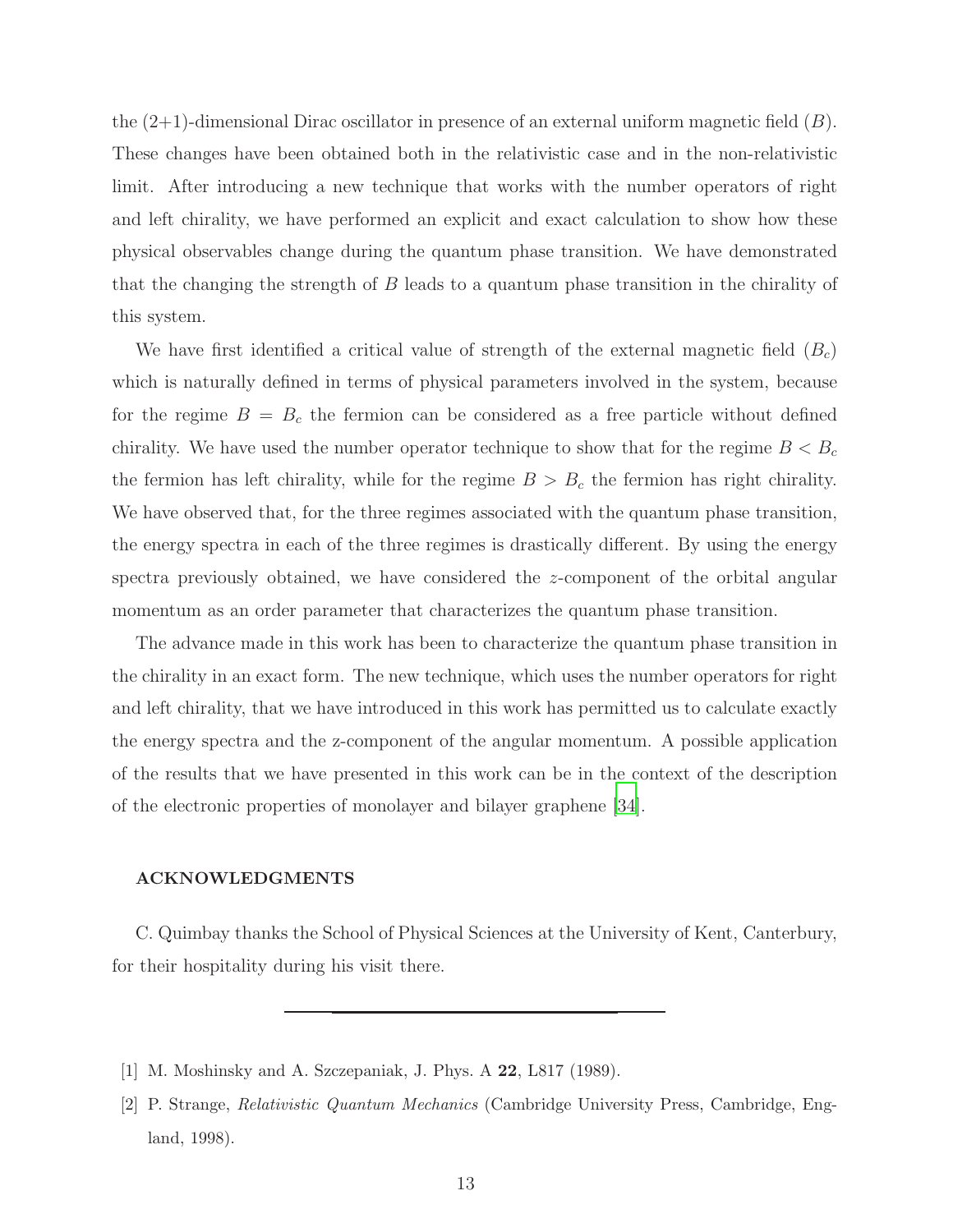- <span id="page-14-0"></span>[3] M. Moreno and A. Zentella, J. Phys. A 22, L821 (1989).
- <span id="page-14-2"></span>[4] J. Benítez, R. P. Martinez y Romero, H. N. Núñez-Yépez, and A. L. Salas-Brito, Phys. Rev. Lett. 64, 1643 (1990).
- <span id="page-14-1"></span>[5] C. Quesne and M. Moshinsky, J. Phys. A 22, 2263 (1990).
- [6] F. Domínguez-Adame and M. A. González, Europhys. Lett. 13, 193 (1990).
- [7] J. Beckers and N. Debergh, Phys. Rev. D 42, 1255 (1990).
- [8] F. Domínguez-Adame, Phys. Lett. A 162, 18 (1992).
- [9] R. P. Martínez-Romero, and A. L. Salas-Brito, J. Math. Phys. **33**, 1831 (1992).
- [10] V. M. Villalba, Phys. Rev. A **49**, 586 (1994).
- [11] R. P. Martínez-y-Romero, H. N. Núñez-Yépez, and A. L. Salas-Brito, Eur. J. Phys. 16, 135 (1995).
- [12] R. Szmytkowski and M. Gruchowski, J. Phys. A 34, 4991 (2001).
- [13] M. H. Pacheco, R. R. Landim, and C. A. S. Almeida, Phy. Lett. A 311, 93 (2003).
- [14] A. D. Alhaidari, Int. J. Theor. Phys. 43, 939 (2004).
- [15] N. Ferkous and A. Bounames, Phys. Lett. A 325, 21 (2004).
- [16] C. Quesne and V. M. Tkachuk, J. Phys. A 38, 1747 (2005).
- [17] C. Quesne and V. M. Tkachuk, J. Phys. A **39**, 10909 (2006).
- [18] R. Rekioua and T. Boudjedaa, Eur. Phys. J. C 49, 1091 (2007).
- [19] R. de Lima Rodrigues, Phys. Lett. A 372, 2587 (2008).
- [20] E. Sadurní, J. M. Torres, and T. H. Seligman, J. Phys. A 43, 285204 (2010).
- [21] B. P. Mandal and S. Verma, Phys. Lett. A 374, 1021 (2010).
- [22] K. Bakke and C. Furtado, Phys. Lett. A 376, 1269 (2012).
- [23] Y. Li, K. Intriligator, Y. Yu, and C. Wu, Phys. Rev. B 85, 085132 (2012)
- [24] K. Bakke, Gen. Relativ. Gravit. 45, 1847 (2013).
- [25] A. Bermudez, M. A. Martin-Delgado, and E. Solano, Phys. Rev. A 76, 041801(R) (2007).
- [26] A. Bermudez, M. A. Martin-Delgado, and E. Solano, Phys. Rev. Lett. 99, 123602 (2007).
- [27] A. Bermudez, M. A. Martin-Delgado, and A. Luis, Phys. Rev. A 77, 033832 (2008).
- [28] A. Bermudez, M. A. Martin-Delgado, and A. Luis, Phys. Rev. A 77, 063815 (2008).
- [29] Y. Luo, Y. Cui, Z. Long, and J. Jing, Int. J. Theor. Phys. 50, 2992 (2011).
- [30] A. Jellal, A. El. Mouhafid, and M. Daoud, J. Stat. Mech. 01, P01021 (2012).
- [31] A. Boumali and H. Hassanabadi, Eur. Phys. J. Plus. 128: 124 (2013).